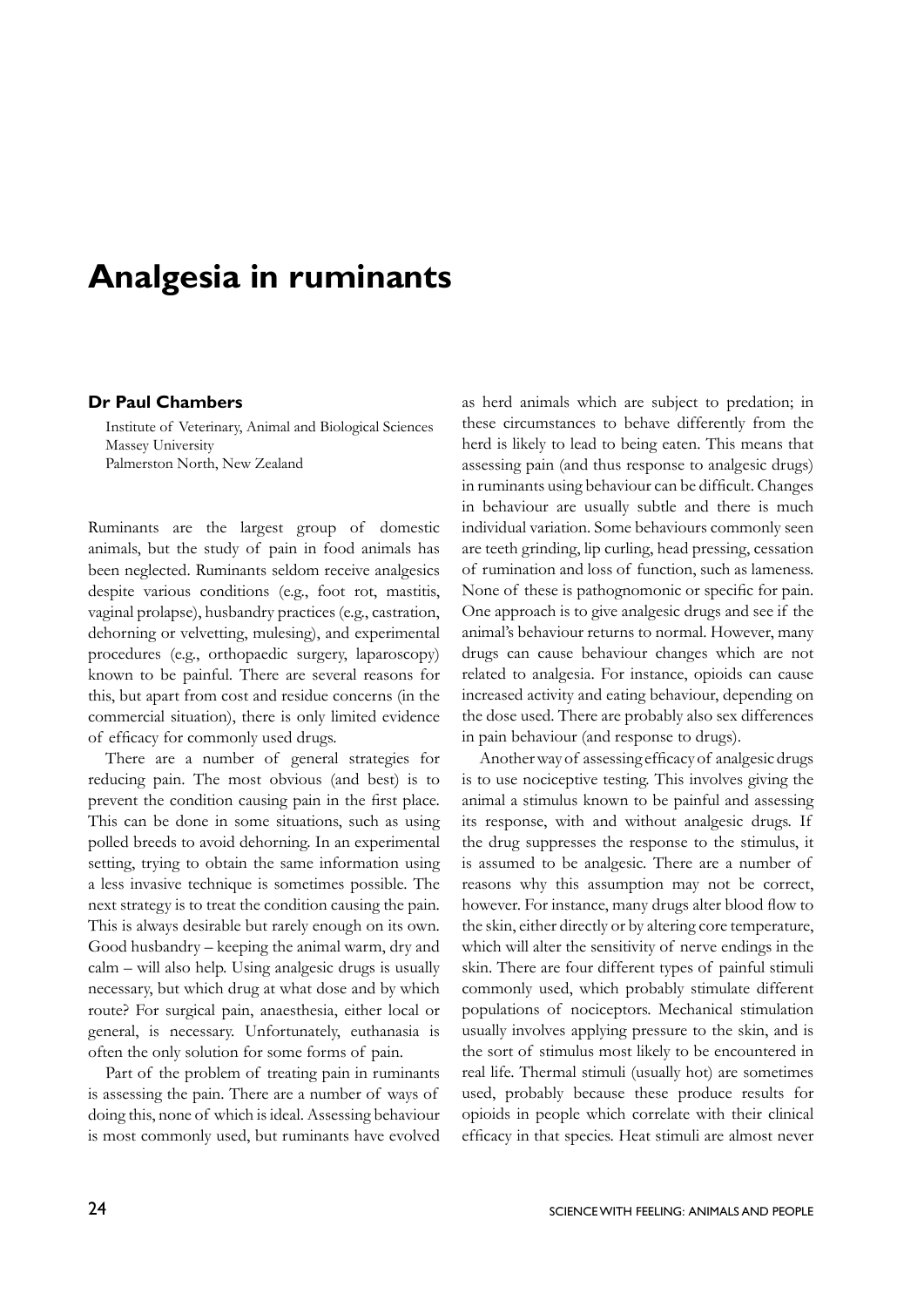encountered in nature by ruminants in New Zealand! Both of these types of stimuli have the advantage that as soon as the animal responds, the stimulus can be stopped. Chemical stimuli involve injecting an irritant substance, usually intradermally in ruminants, and are supposed to replicate inflammatory pain. Most commonly used irritants produce a biphasic response, with the first phase caused by direct stimulation of nociceptors and the second by release of inflammatory mediators. Once injected, the stimulus cannot be stopped. Finally electrical stimuli will cause firing in all types of neurones, both sensory and motor, causing pain among other things.

Endocrine effects have been used to assess pain and analgesia. Plasma cortisol concentrations are most commonly used, but adrenaline, or surrogates such as blood pressure or heart rate, are also used. The problem with these is that they measure stress, rather than pain. The stress can be caused by pain, but it can also be caused by other factors such as handling. This means that suitable control groups are critical in any assessment of analgesic drugs which relies on endocrine responses. There is also the possibility that some drugs may alter cortisol production directly.

Changes in the electroencephalogram in response to pain have also been used to measure the analgesic effects of drugs. Apart from being subject to artefacts, the major problem with an electroencephalogram (EEG) analysis is that changes probably represent differences in the central nervous system arousal rather than pain as such, although an anaesthetised animal would be expected to show arousal if subjected to a sufficiently noxious stimulus. Another problem is that different analgesic drugs produce different patterns of change or arousal, making the effects difficult to interpret.

The relative importance of various pain pathways and their receptors in ruminants appears to be different from the more intensively studied species such as rats and people. Sheep have large numbers of adrenergic alpha-2 receptors in the dorsal horn of the spinal cord, and the numbers increase dramatically in painful conditions. Sheep are very sensitive to the analgesic effects of drugs which bind to alpha-2 receptors as agonists.

Since most analgesic drugs act to block or stimulate the pain pathways, different groups of drugs should probably be used in ruminants from other animals. The analgesic drugs used in most ruminant species are usually chosen from: non-steroidal anti-inflammatory drugs (NSAIDs), alpha-2 agonists, opioids, local anaesthetics and N-methyl-D-aspartic acid (NMDA) blockers.

NSAIDs have been shown to have a small but long-lasting effect on mechanical pain thresholds in lame sheep. They have also been shown to reduce the duration of raised cortisol concentrations in sheep subjected to minor surgery. This agrees with clinical experience in sheep and other species of ruminants. There is some evidence of synergy between ketoprofen and other analgesics at the spinal level. The common side effects seen in monogastric animals – gastric ulceration and kidney failure – have not been described in ruminants, although they may still occur. NSAIDs interfere with prostaglandin production, and since prostaglandinF2a is involved in luteolysis in ruminants, they can be expected to interfere with reproduction. Reduced fertility has been reported, although not consistently, in cattle given NSAIDs in the post partum period.

Alpha 2 agonists, such as xylazine, appear to be the most potent analgesics in ruminants. They produce intense but short-acting analgesia in mechanical threshold testing, and completely abolished cortisol responses to minor surgery. However, they all have the limiting side-effect of producing hypoxaemia, probably by the release of unknown inflammatory mediators from pulmonary intravascular macrophages. There is anecdotal evidence that xylazine is worst. Low doses must be used to avoid this, but these limit the duration of action. Supplementary oxygen can be provided to avoid this if the animals are sufficiently sedated by the drugs or under light general anaesthesia.

Opioids, although the mainstay of analgesia in other species, do not work very well in ruminants. High doses (5-10x dog doses) are necessary and even these have a short duration of action. These high doses cause various excitatory behaviours such as increased movements and manic chewing.

Luckily ruminants are good candidates for local anaesthesia. Restraint can be a problem in some species, such as deer, but if suitable facilities are available, local anaesthesia can work very well. Care should be taken to avoid intravenous administration, which can cause collapse, either by directly affecting the heart and blood vessels or through central vasomotor depression. Lignocaine is most commonly